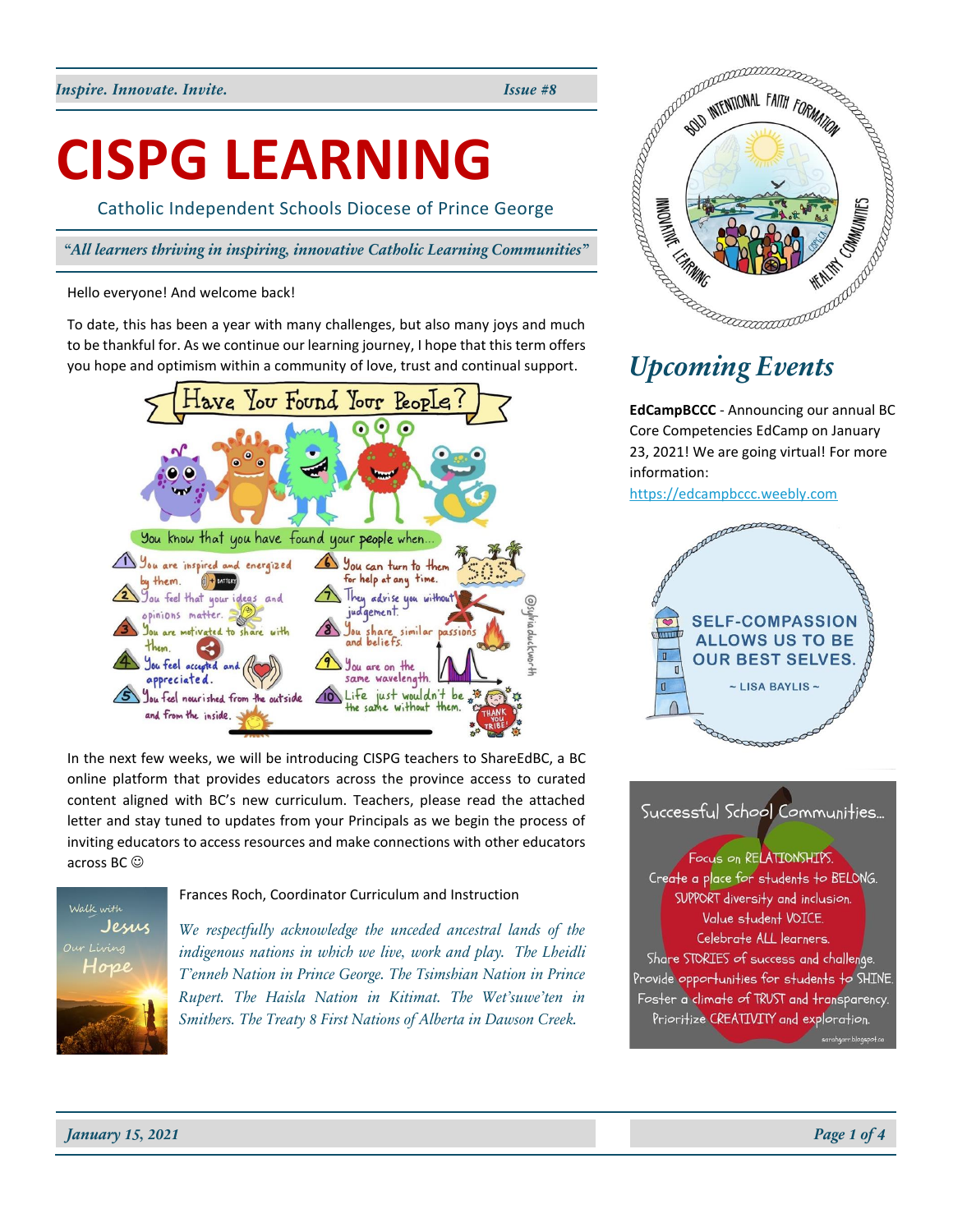# *New Resources*

All of the resources mentioned in this newsletter have been collected from school districts and educators across the province. Please be reminded that the links embedded within this document are meant to provide examples of "wise practice" across BC. They are not meant to overwhelm, but rather to support CISPG educators with a repository of rich resources. I am grateful to school districts and educators across BC who so generously share their learning with us.



<u>lini</u>

- *Literacy* **Adrienne's OLLI** Online Learning Lesson Idea #14[: Happy New Year Lessons](https://readingpowergear.wordpress.com/2021/01/03/adriennes-olli-online-learning-lesson-idea-14-happy-new-year-lessons/)<br>
From Adriental Plan Backline Resolutions 2004 Late Co Canadians also
	- From Adrienne's Blog: [Reading Resolutions 2021! Let's Go Genre](https://t.co/1h3HyxARCu?amp=1) Jumping!

• **POPEY** – is announcing new 2021 dates for POPEY's after-school specials: **Wednesday, January 27th: 3:15-4:15pm Register** [HERE](https://popey.us8.list-manage.com/track/click?u=fa505b4bfc2ad036d21f13a73&id=433d60a41f&e=6b11308f8f) **Oral Language:** explore strategies to build language capacity for primary learners, by providing scaffolded supports that develop students' thinking, language, and vocabulary skills.

### **Wednesday, February 3rd: 3:15-4:15pm Register** [HERE](https://popey.us8.list-manage.com/track/click?u=fa505b4bfc2ad036d21f13a73&id=4338a82b3b&e=6b11308f8f)

**Literacy & SEL:** explore literacy activities, stories, and texts that intentionally connect to opportunities for social emotional learning, and support students' sense of well-being and belonging.

Once you register, you'll receive a confirmation email that will include the Zoom meeting ID and passcode. Popey will also email you on the Monday before each session, with the Zoom link and the handouts, which will be posted on their **Handouts page a few days prior to each** session.

- **[Scholastic](https://twitter.com/Scholastic)**
	- $\circ$  Thousands of grab-and-go lesson plans, unit plans, discussion guides, extension activities, and other teaching ideas: [https://scholastic.com/teachers/lessons-and](https://t.co/A38alZH4oT?amp=1)[ideas/](https://t.co/A38alZH4oT?amp=1) fro[m @ScholasticTeach](https://twitter.com/ScholasticTeach)
	- o **Save the date: World Read Aloud Day** is coming on February 3. Get ready to take part in the all-day celebration with your favorite read aloud. Learn more here: [https://bit.ly/2LpDeTQ](https://t.co/tGGLmeGooS?amp=1) and us[e #WorldReadAloudDay](https://twitter.com/hashtag/WorldReadAloudDay?src=hashtag_click) to tell which story you'll be reading aloud! Here's some resources to get you started, for more free content, download this year's VirtualKit! [https://scholastic.wufoo.com/forms/world-re](https://t.co/1mBRcCPSFd?amp=1)

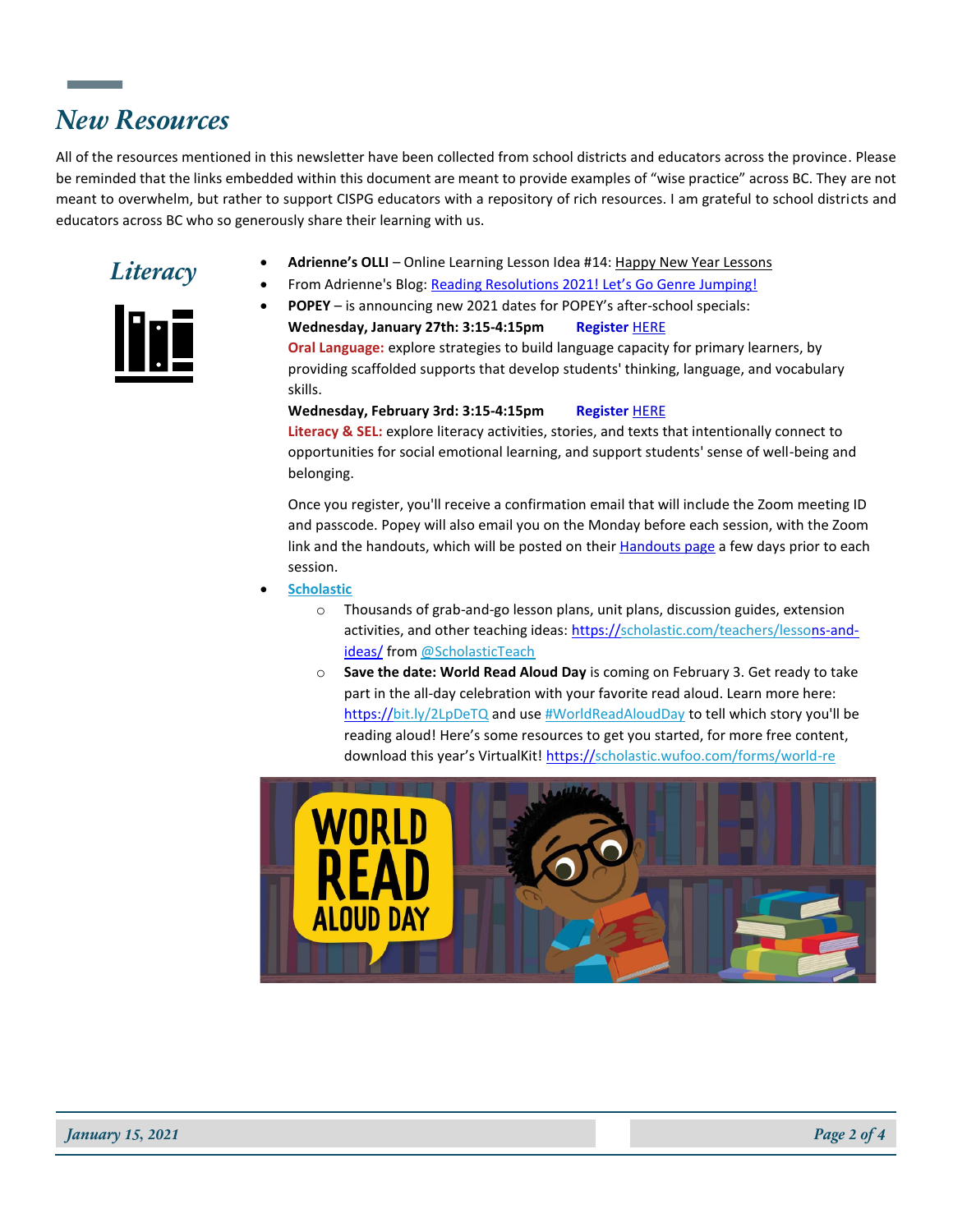

- **Numeracy From Janice Novakowski**: New for 2021, the BC Reggio-Inspired Mathematics Project will be sharing a monthly email newsletter. Subscribe through our website in the right sidebar: **[Reggio-Inspired Math](https://janicenovkam.typepad.com/reggioinspired_mathematic/)** #BCregggiomath #ReggioPLC
	- **Box Cars and One-Eyed Jacks**: Reminder to access **[our library of free games](http://r20.rs6.net/tn.jsp?f=001WP-cp2wNO0bXxtlz0ovk3XGxd4XTmrO4oROdDxbgHSy38F2_NuPFTk3zdFvqdp5qboHPju1IRU_430_Lf6UhTxNNNkkUd-8Uv3-1t3bUIXAy2sHpdBPWBHkncHTxcFCxNAvm926ZgVUsxE2hbfSUF1gTLwLpa6dZy14MY6luWiDssu6EK_du0LMcvyxX1t1cOUQUNrIKEQZy_IK3Z1X-7ZoVUoxV2RSX&c=IuhbTRxEHEjl5XcIoUZXUn9VXZun6P91bhiWWKelN-8z_wN-cxgr_A==&ch=X1zKaTY-g3cNjsc28l0wyyXs9eYMmhAsrvXI_-5oH1rnHnlMU3YYRg==)** and share them with colleagues and parents
	- **Steve Wyborney**: Reminder of daily esti-mysteries
		- o **Resources from November 1 – January** [https://stevewyborney.com/2020/11/new](https://click.convertkit-mail.com/68uv98ddomb8hrnv88ho/9qhzhnhg6lxemeh9/aHR0cHM6Ly9zdGV2ZXd5Ym9ybmV5LmNvbS8yMDIwLzExL25ldy1lc3RpLW15c3Rlcmllcy1hbmQtbnVtYmVyLXNlbnNlLXJlc291cmNlcy1ldmVyeS1kYXktZm9yLXRoZS1yZXN0LW9mLXRoZS1zY2hvb2wteWVhci8=)[esti-mysteries-and-number-sense-resources-every-day-for-the-rest-of-the-school](https://click.convertkit-mail.com/68uv98ddomb8hrnv88ho/9qhzhnhg6lxemeh9/aHR0cHM6Ly9zdGV2ZXd5Ym9ybmV5LmNvbS8yMDIwLzExL25ldy1lc3RpLW15c3Rlcmllcy1hbmQtbnVtYmVyLXNlbnNlLXJlc291cmNlcy1ldmVyeS1kYXktZm9yLXRoZS1yZXN0LW9mLXRoZS1zY2hvb2wteWVhci8=)[year/](https://click.convertkit-mail.com/68uv98ddomb8hrnv88ho/9qhzhnhg6lxemeh9/aHR0cHM6Ly9zdGV2ZXd5Ym9ybmV5LmNvbS8yMDIwLzExL25ldy1lc3RpLW15c3Rlcmllcy1hbmQtbnVtYmVyLXNlbnNlLXJlc291cmNlcy1ldmVyeS1kYXktZm9yLXRoZS1yZXN0LW9mLXRoZS1zY2hvb2wteWVhci8=)
		- o **Current Blog Post** [https://stevewyborney.com/2021/01/part-2-new-esti-mysteries](https://click.convertkit-mail.com/68uv98ddomb8hrnv88ho/g3hnh5helkn05qcr/aHR0cHM6Ly9zdGV2ZXd5Ym9ybmV5LmNvbS8yMDIxLzAxL3BhcnQtMi1uZXctZXN0aS1teXN0ZXJpZXMtYW5kLW51bWJlci1zZW5zZS1yZXNvdXJjZXMtZXZlcnktZGF5LWZvci10aGUtcmVzdC1vZi10aGUtc2Nob29sLXllYXIv)[and-number-sense-resources-every-day-for-the-rest-of-the-school-year/](https://click.convertkit-mail.com/68uv98ddomb8hrnv88ho/g3hnh5helkn05qcr/aHR0cHM6Ly9zdGV2ZXd5Ym9ybmV5LmNvbS8yMDIxLzAxL3BhcnQtMi1uZXctZXN0aS1teXN0ZXJpZXMtYW5kLW51bWJlci1zZW5zZS1yZXNvdXJjZXMtZXZlcnktZGF5LWZvci10aGUtcmVzdC1vZi10aGUtc2Nob29sLXllYXIv)





*Explorations* • Shared by Rose Pillay: From **TED Ed**: video-based lessons organized by subject and grade: <https://ed.ted.com/lessons?direct>



• **ADST**: Check out this article: Prepping for a **[#STEM/](https://twitter.com/hashtag/STEM?src=hashtag_click)[#STEAM](https://twitter.com/hashtag/STEAM?src=hashtag_click) YEAR along with the top jobs of** 

2030--so we can get our students ready. So many STEM opportunities. [https://blog.tcea.org/prepping-for-a-stem-steam-year/](https://t.co/hArgaem0jJ?amp=1)

- **PHE/SEL** Checkout the treasure trove of graphic[s https://northstarpaths.com/graphics-free](https://t.co/eaOsMuTNX0?amp=1)[downloads/](https://t.co/eaOsMuTNX0?amp=1) created by [@kwiens62](https://twitter.com/kwiens62)
	- **[DASH](https://dashbc.ca/)** This year, [@PHECanada's](https://twitter.com/PHECanada) conference is coming to you! The virtual event will take place from February 16th to April 15th and the sessions will cover 6 important PHE themes. Don't forget to register! [https://phecanada.ca/connecting/eve](https://t.co/Rn225MU5hb?amp=1)
	- PHE Canada [@PHECanada](https://phecanada.ca/) 15 NEW winter outdoor activities have been added to th[e #PhysicalEducation](https://twitter.com/hashtag/PhysicalEducation?src=hashtag_click) section of the PHE Learning Centre for K-12 students. Check out these fun, creative and cold-weatherfriendly activities at: [https://phecanada.ca/programs/phe-learning-centre/physical](https://t.co/QeeImy0BCe?amp=1)[education-activities](https://t.co/QeeImy0BCe?amp=1) [#distancelearning](https://twitter.com/hashtag/distancelearning?src=hashtag_click) [#PHELearningCentre](https://twitter.com/hashtag/PHELearningCentre?src=hashtag_click)
	- **GoNoodle** is free for teachers, parents, and kids! In addition to calming content, GoNoodle has 300+ dance videos, mindfulness activities, and more engaging videos for kids!

https://family.gonoodle.com/channels/flow



*Core* 

*Competencies*



**Indigenous Ed • Hereditary chiefs and matriarchs are important people within the** Kwakwaka'wakw culture. They are both powerful and respected positions held within the community. Are there some important people within your community? Find this resource here:

[https://strongnations.com/store/item\\_dis](https://t.co/j0CA96z21W?amp=1)

• SD #68 Nanaimo-Ladysmith partner to present **#Indigenous** learning series Indigenous Storywork in Practice Jan 20. Educating the heart, mind, body & spirit with Jo-ann Q'um Q'um Xiiem Archibald <https://trc57speakerseries.ca/speakers/jo-an>

Core Competency Resources shared by Rose Pillay: Check out th[e @VSB39](https://twitter.com/VSB39) #corecompetencies resources: [https://vsb.bc.ca/site/csl/competencies/Pages/Templates.aspx](https://t.co/cHOFiCqizS?amp=1) incl: Booklists [https://vsb.bc.ca/site/csl/competencies/Documents/sbfile/201028/Core%20Competency%20](https://t.co/HAz8SstOJK?amp=1) [Picture%20Booklist%20VSB.pdf](https://t.co/HAz8SstOJK?amp=1) and Reflection Templates [https://vsb.bc.ca/site/csl/compe](https://t.co/tlia2smf7j?amp=1)

*January 15, 2021 Page 3 of 4*